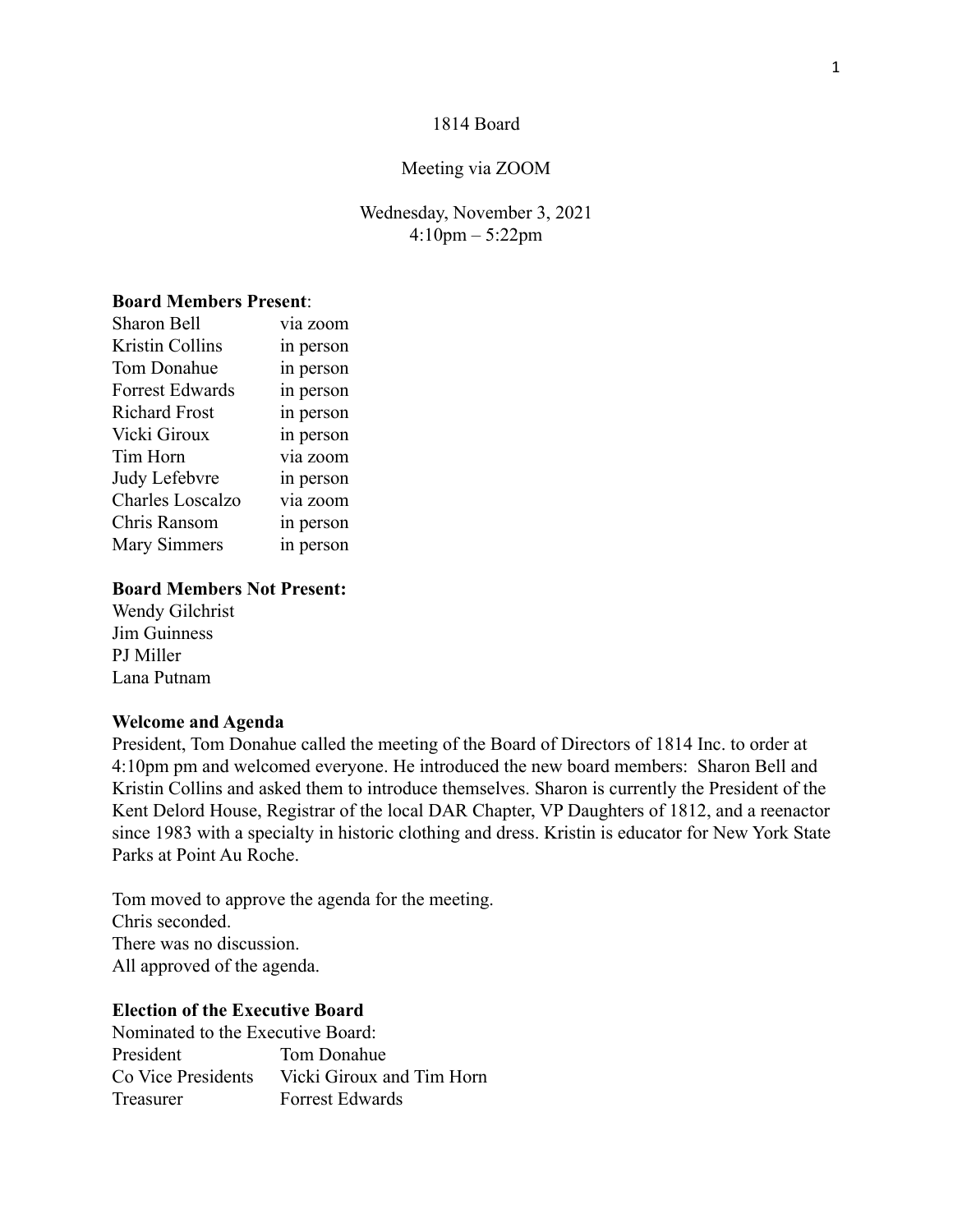Secretary Chris Ransom Tom asked if there were any further nominations. No further nominations were received. Tom asked if there was further discussion. There was no discussion.

Tom moved to approve the officers of the Board listed above. Mary seconded. There was no discussion All approved the Officers of the Board.

# **Annual Report for 2021 – President's Report** (included with these minutes)

Tom passed out and presented his 2021 annual report. His report and his article for North Country Notes are included with these minutes. In summary, Tom reported that we provided a highly successful full-blown, 4-day 2021 Battle of Plattsburgh Commemoration. Tom thanked all the Board members, advisors, and volunteers who made the Commemoration successful. He also gave a special "thank you" to Linda Ward who was essential to the success of the Commemoration. Tom stressed the need to increase members of our Battle of Plattsburgh Committee and volunteers.

## **Annual Report for 2021 -Treasurer's Report** (included with these minutes)

Forrest presented the Treasurer's report: 1814 Commemoration, Inc. Annual Treasurer's Report, October 31, 2021, and 2020. The report compared 2020 to 2021, documented our profit and loss for the last year (November 2020 – October 2021) and included itemizations of all revenue and expenses from Nov 2022 through October 2021.

On October 31, 2021, the balance in our bank account was \$19,146.27

Our total assets are \$19,621.15

Total income was \$64,795.73

Expenses to put on the event in 2021 was \$31,437.17

Operations Expenses for the year November 2020-October 2021 was \$14,371.09

Forrest said that this year he will need to file a 990 EZ as our income was over \$50,000.

Chris moved to accept the 2021 Annual Report which includes the President's Report and the Treasurer's Report.

Judy seconded.

There was no further discussion.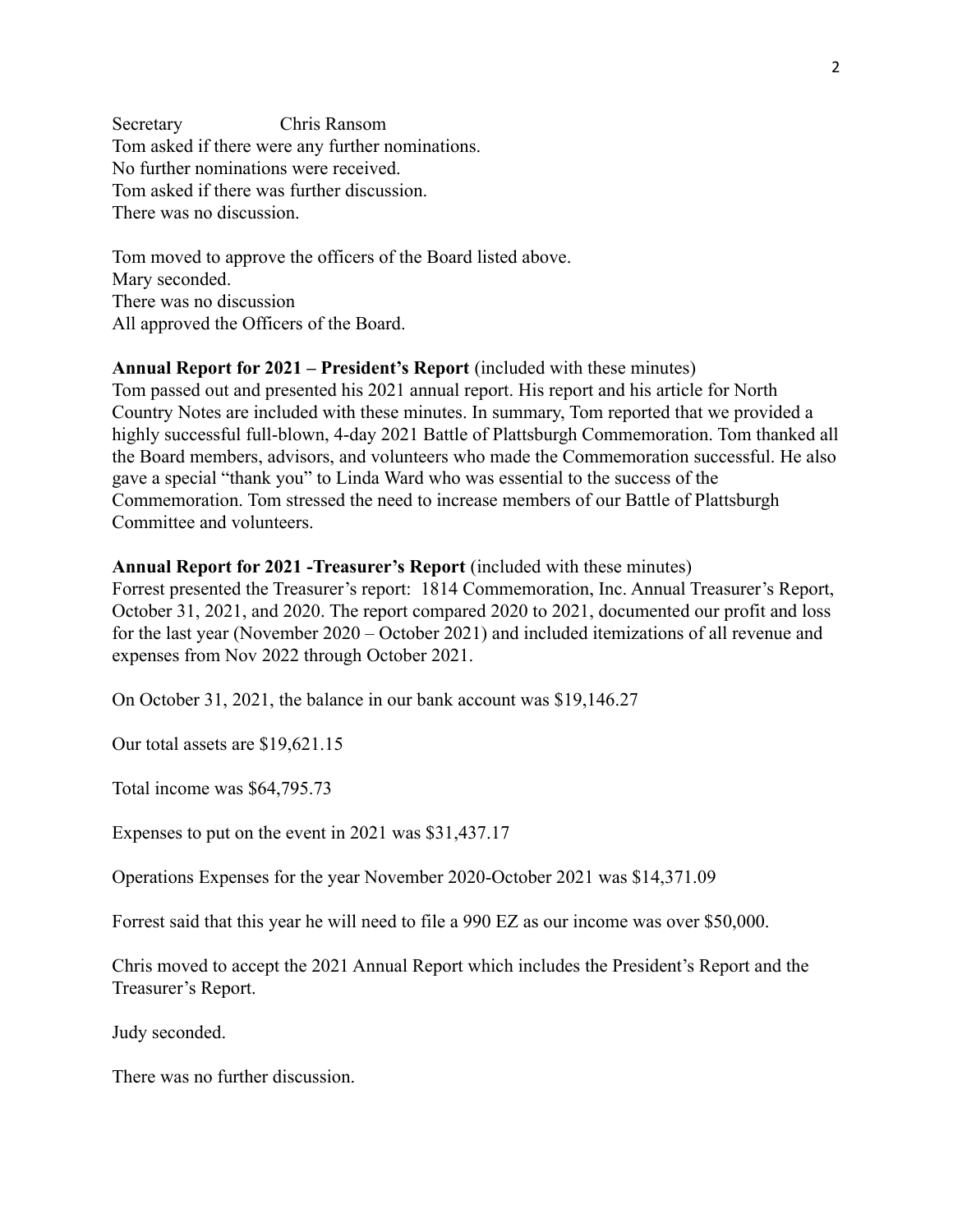All approved the 2021 Annual Report including the President's Report and the Treasurer's Report.

# **Meeting with the City of Plattsburgh**

Vicki met with the mayor of City of Plattsburgh and Courtney Meisenheimer on November 3, 2021. The mayor approved that the 2022 Battle of Plattsburgh Commemoration be held September 8-September 11, 2022. Vicki said that the meeting was very positive and productive. Courtney will include the Battle of Plattsburgh Commemoration on her calendars and invited us to take part in other city events such as the Holiday Parade in December. Battle of Plattsburgh will have space to use in City Hall for displays. Courtney may be able to help us find groups to work on specific events, activities.

## **Grant**

Forrest applied for a \$500. Rotary grant for equipment. The laptop can be used for zoom hybrid meetings. Microsoft Office Suite can be purchased to allow digital storage of Battle of Plattsburgh/1814 Commemoration files and records.

## **Quilt Raffle**

Tom provided a sheet of information on the quilt raffle which is a fund raiser for both BOP and DAV (Disabled American Veterans). More volunteers are needed to sell tickets for the quilt. The quilt will be raffled on Veterans' Day in the mall around 4pm. Please contact Linda Ward if you can help.

### **Amazon Smiles**

Tom mentioned that if we use Amazon Smiles and designate Battle of Plattsburgh when ordering items Battle of Plattsburgh would benefit.

### **Playbook/Manual**

Mary reported on her progress with creating a Playbook/Manual for the Commemoration. The goal is to have a manual that would allow individuals and groups to take on activities that are part of the Commemoration. Mary will be meeting with Chris next week to work on this Playbook. Sharon has information which she can share. Sharon will be in contact with PJ Miller and Sam Williams about reenactments. Sharon will be sending out a "Save the Date" to reenactors. Tom mentioned to Sharon about stipends for the reenactors. Sharon will get information to Tom.

### **Thank Yous**

Chris reported that when she becomes aware of a donation, sponsorship, etc. she sends a Thank You and a receipt. Chris will send out a table of donations which indicates who she has sent Thank Yous and receipts. Please take a look and if you know of any individual or group or organization that has not been thanked, please let her know.

## **New Business**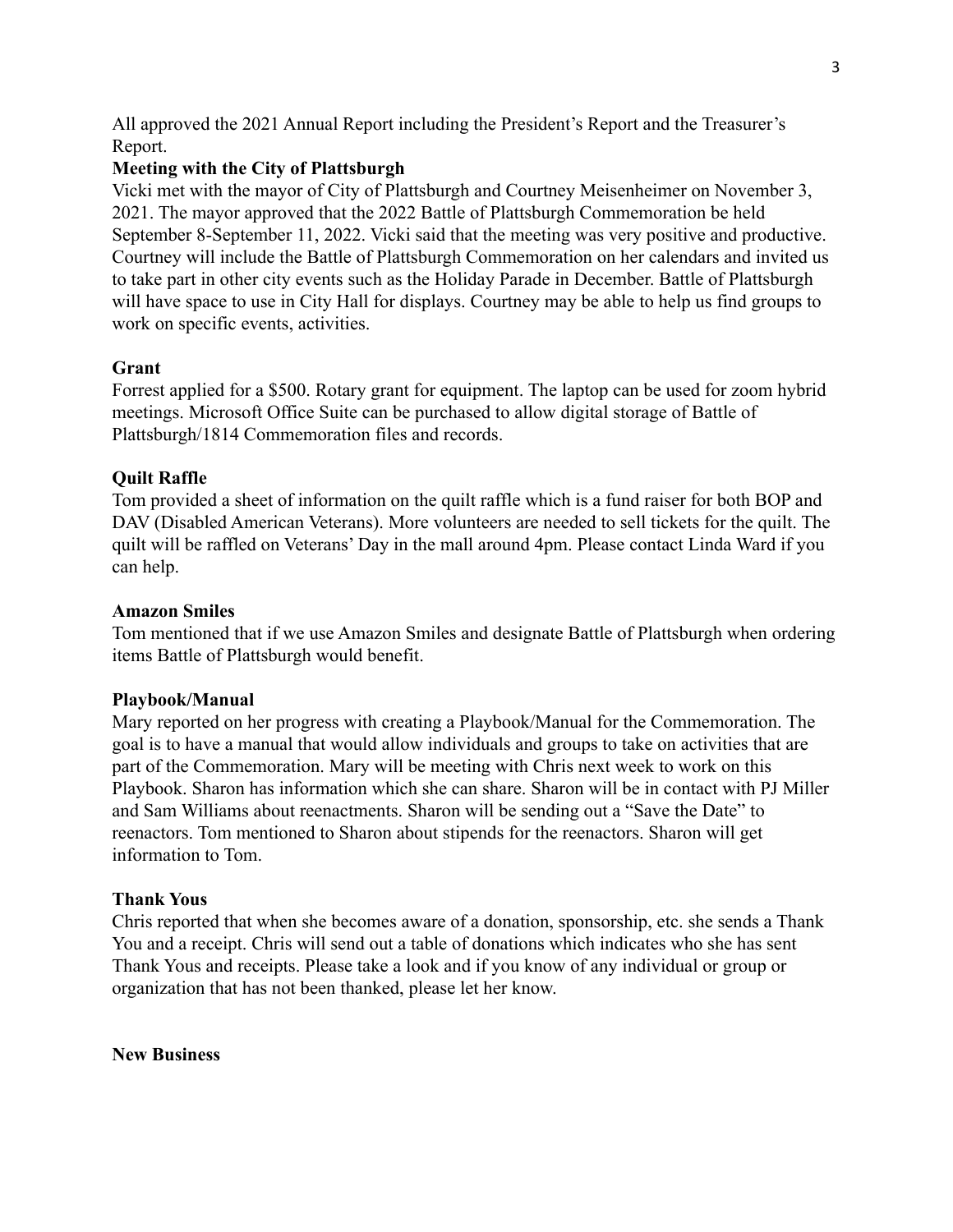## **Board Meeting Frequency**

Motion

Chris Ransom moved to change the Section 8. Meetings of the Bylaws: "Other regular meetings of the Board shall be held no less than four (4) times during the year, including the annual meeting…"

There was discussion about the frequency of meetings of this Board. Currently the frequency is six (6) regular meetings and an annual meeting. All present agreed that this requirement was more than was needed. Ideas on frequency ranged from one (1) meeting to a total of four (4) meetings per year.

Chris moved to change to the bylaws to:

"Other regular meetings of the Board shall be held no less than four (4) times during the year, including the annual meeting…"

Mary seconded the motion.

There was no further discussion.

All approved the motion.

# **Plans for 2022**

Tom said that first order of business is to decide if we plan to hold a Commemoration in 2022.

Tom moved that we hold a Battle of Plattsburgh Commemoration in 2022. Mary seconded. No discussion. All approved that we hold a Battle of Plattsburgh Commemoration in 2022.

Tom stated the next decision to make is to decide how long the event should be in 2022.

Discussion ensued as to what activities would/should be included in the Commemoration.

Rich believes that the History Talks should be part of the weekend Commemoration.

Kristin said that considering the Commemoration is a family event, the weekend is the part of the event which families with children would be most able to attend.

Judy stated that the Old Post Cemetery could be held a different time but should coincide with an historical event. Perhaps Memorial Day.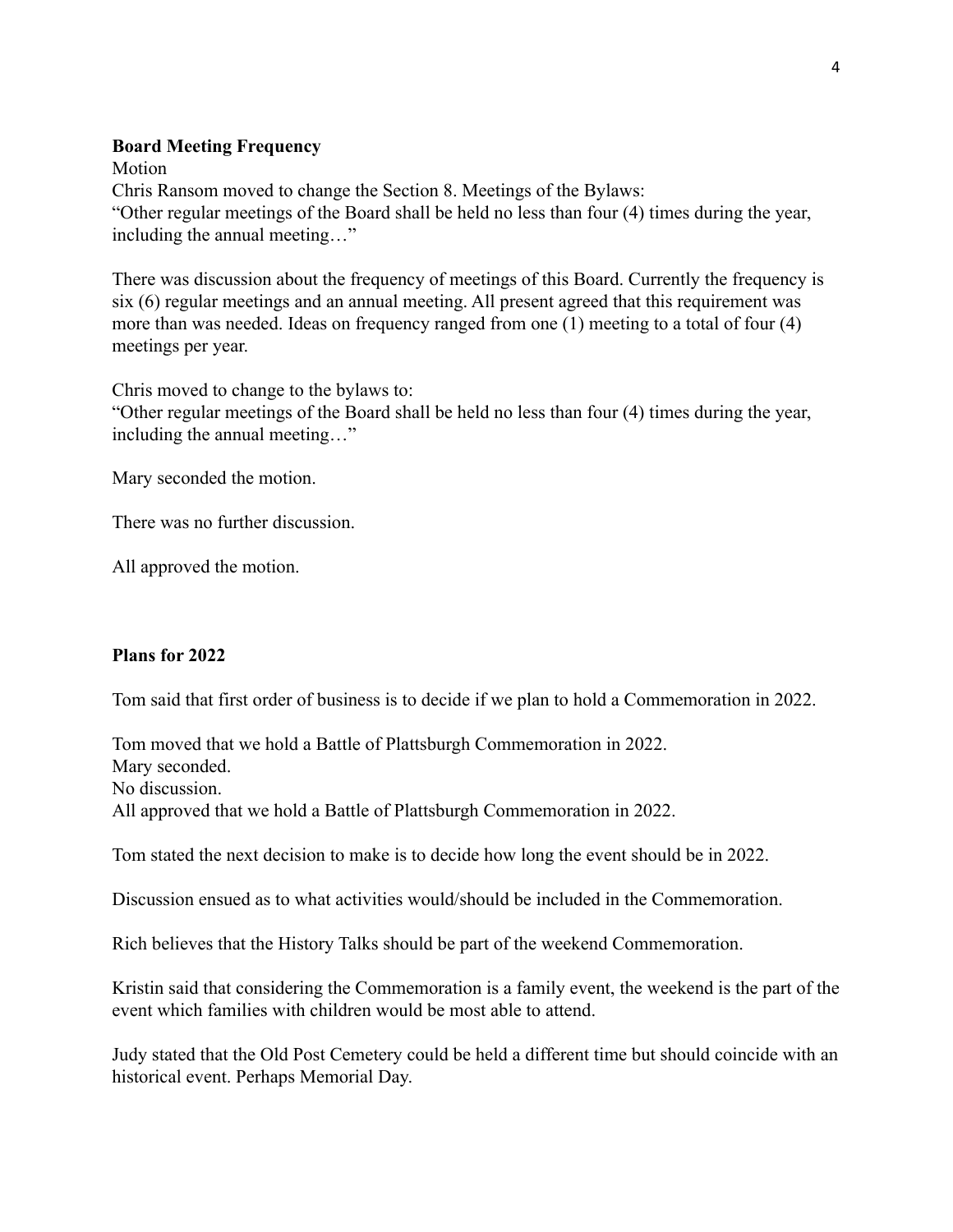John Rock would be holding the Crab Island event on Sept 11. Reenactors need a minimum of two days (Saturday and Sunday).

### Motion:

After much discussion, the decision was made to plan tentatively for a four (4) day event to include a weekend the dates for 2022 to be: Thursday, Sept 8 through Sunday, Sept 11, 2022.

Judy moved that 1814 Commemoration Inc. tentatively plan for a four (4) day Battle of Plattsburgh Commemoration to be tentatively held Thursday, Sept 8 through Sunday, Sept 11, 2022.

Chris seconded. There was no further discussion. All approved.

Additional activities, events in addition to the Commemoration weekend (Sept 8- Sept 11, 2022) were discussed. These included separate events including the Old Post Cemetery and an event at Valcour Brewing Company.

## **Website Updates**

Bruce Carlin videotaped the entire weekend. He is currently working on editing what he taped. Courtney offered to help clean up all web sites with information on the Battle of Plattsburgh **Commemoration** 

# **Marketing**

Ideas for getting the word our include:

- Chamber of Commerce
- Adirondack Cultural Alliance
- Social Media

### **Board Meetings**

Tom said the next meeting needs to be the Executive Committee of the Board to work on a budget for Nov 2021-October 2022.

### **Needs**

Tom emphasized our need for more members of the Battle of Plattsburgh Committee and volunteers. Ideas included advertisements in the newspapers, social media, etc.

# **Adjournment**

Vicki moved to adjourn the meeting. Judy seconded. All present approved. Meeting adjourned at 5:22pm